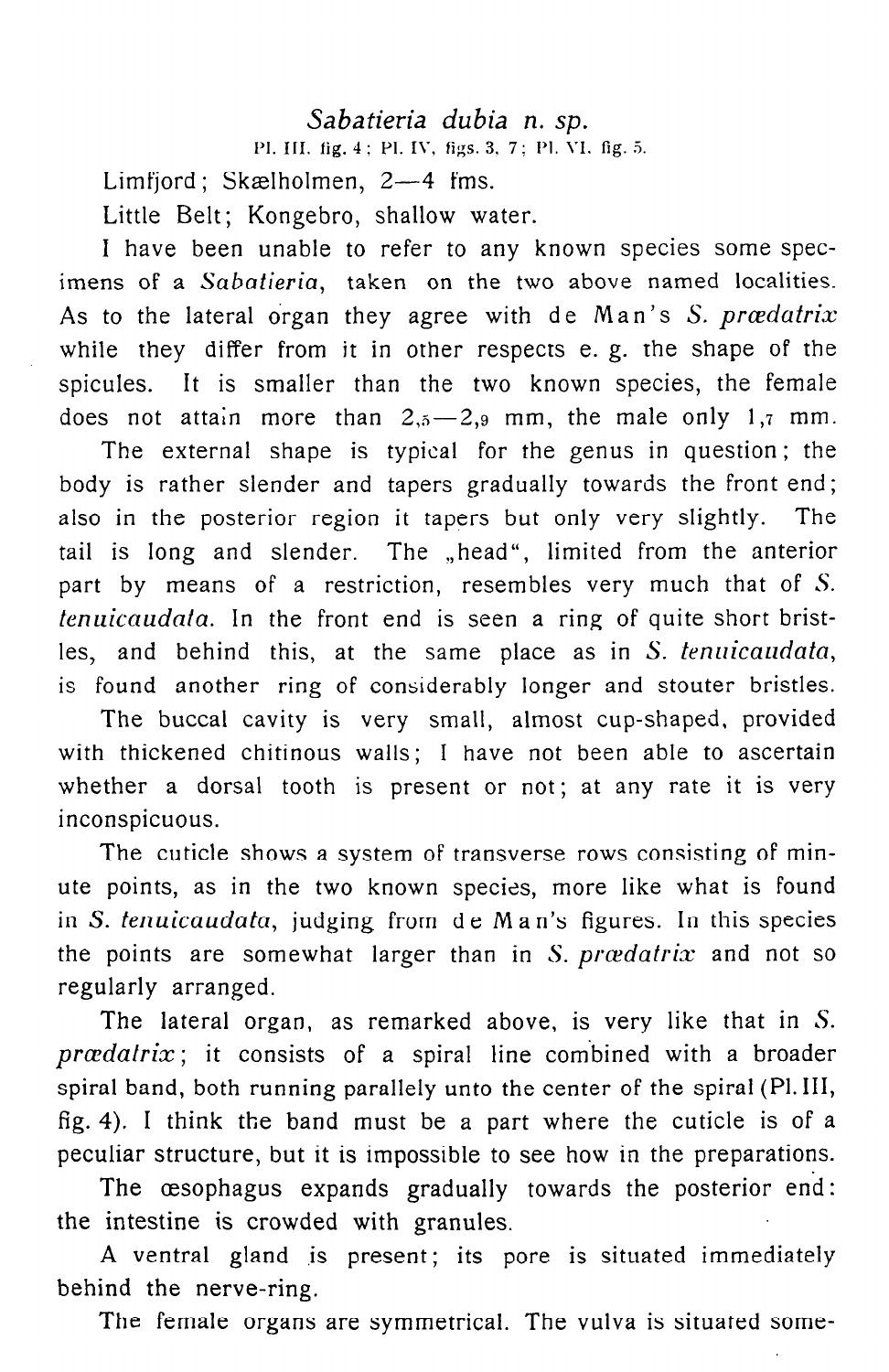what in front of the middle of the body. The spicules are strongly curved. An accessory piece is present, provided with a large backwardly projecting prominence. No preanal papillæ are seen. Postanally is found a double-row of rather stiff, on the cuticle vertically placed, bristles.

The tail is somewhat longer in the male than in the female, but of the same shape in both sexes.

Female. Length:  $2,9$  mm.  $\alpha = 38$ .  $\beta = 9.0$ .  $\gamma = 14,5.$ Male. 2,7 mm.  $\alpha = 38$ .  $\beta = 11,8.$  $\gamma = 9,6$ .